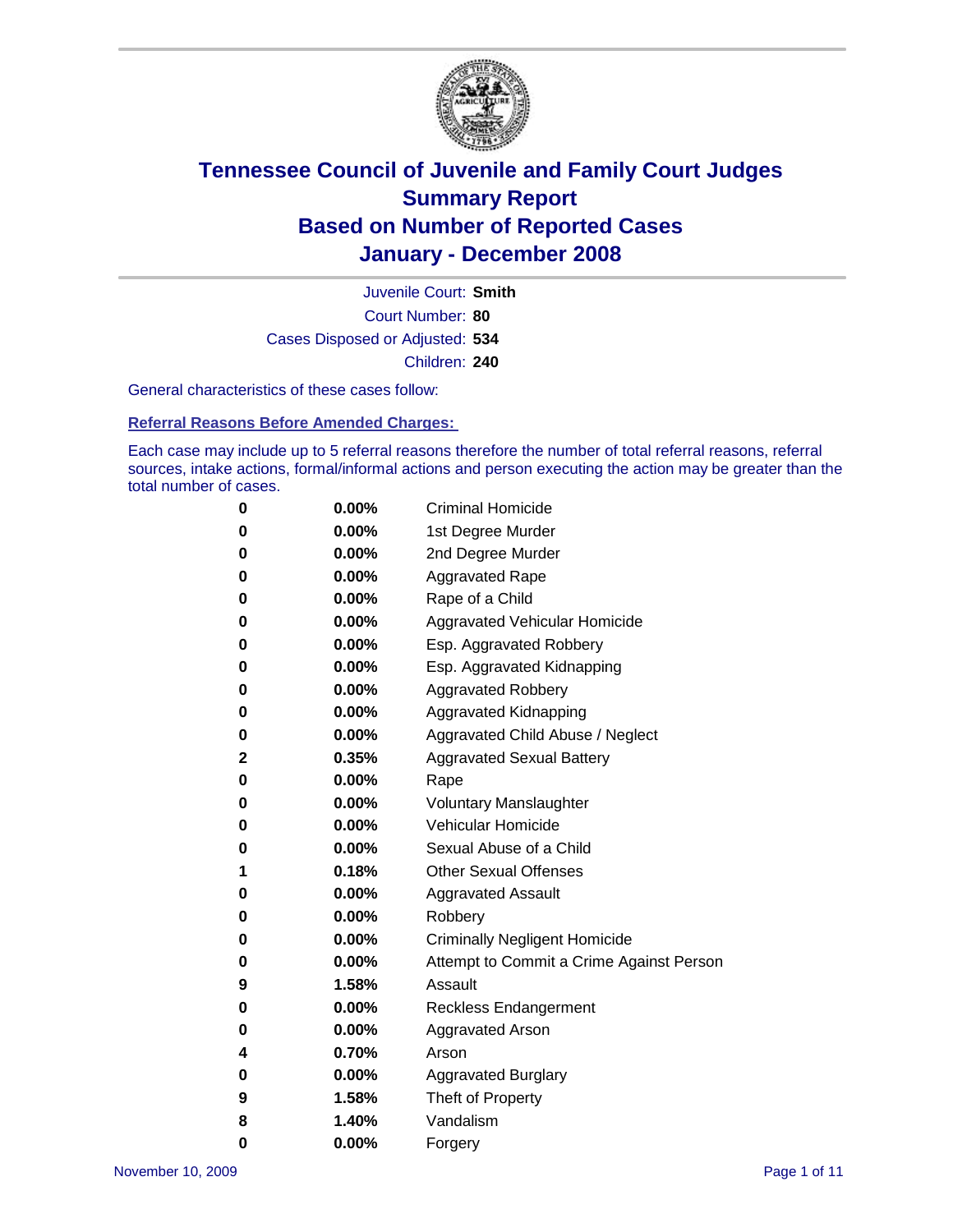

Court Number: **80** Juvenile Court: **Smith** Cases Disposed or Adjusted: **534** Children: **240**

#### **Referral Reasons Before Amended Charges:**

Each case may include up to 5 referral reasons therefore the number of total referral reasons, referral sources, intake actions, formal/informal actions and person executing the action may be greater than the total number of cases.

| 0            | 0.00%    | <b>Worthless Checks</b>                                     |
|--------------|----------|-------------------------------------------------------------|
| 0            | 0.00%    | Illegal Possession / Fraudulent Use of Credit / Debit Cards |
| 2            | 0.35%    | <b>Burglary</b>                                             |
| 0            | $0.00\%$ | Unauthorized Use of a Vehicle                               |
| 0            | 0.00%    | <b>Cruelty to Animals</b>                                   |
| 0            | 0.00%    | Sale of Controlled Substances                               |
| 3            | 0.53%    | <b>Other Drug Offenses</b>                                  |
| 20           | 3.50%    | <b>Possession of Controlled Substances</b>                  |
| 0            | 0.00%    | <b>Criminal Attempt</b>                                     |
| 1            | 0.18%    | Carrying Weapons on School Property                         |
| 1            | 0.18%    | Unlawful Carrying / Possession of a Weapon                  |
| 0            | 0.00%    | <b>Evading Arrest</b>                                       |
| 0            | 0.00%    | Escape                                                      |
| 3            | 0.53%    | Driving Under Influence (DUI)                               |
| 21           | 3.68%    | Possession / Consumption of Alcohol                         |
| $\mathbf{2}$ | 0.35%    | Resisting Stop, Frisk, Halt, Arrest or Search               |
| 0            | 0.00%    | <b>Aggravated Criminal Trespass</b>                         |
| 0            | 0.00%    | Harassment                                                  |
| 0            | 0.00%    | Failure to Appear                                           |
| 0            | 0.00%    | Filing a False Police Report                                |
| 0            | 0.00%    | Criminal Impersonation                                      |
| 4            | 0.70%    | <b>Disorderly Conduct</b>                                   |
| 1            | 0.18%    | <b>Criminal Trespass</b>                                    |
| 1            | 0.18%    | <b>Public Intoxication</b>                                  |
| 0            | 0.00%    | Gambling                                                    |
| 44           | 7.71%    | <b>Traffic</b>                                              |
| 0            | 0.00%    | Local Ordinances                                            |
| 0            | 0.00%    | Violation of Wildlife Regulations                           |
| 0            | 0.00%    | <b>Contempt of Court</b>                                    |
| 14           | 2.45%    | Violation of Probation                                      |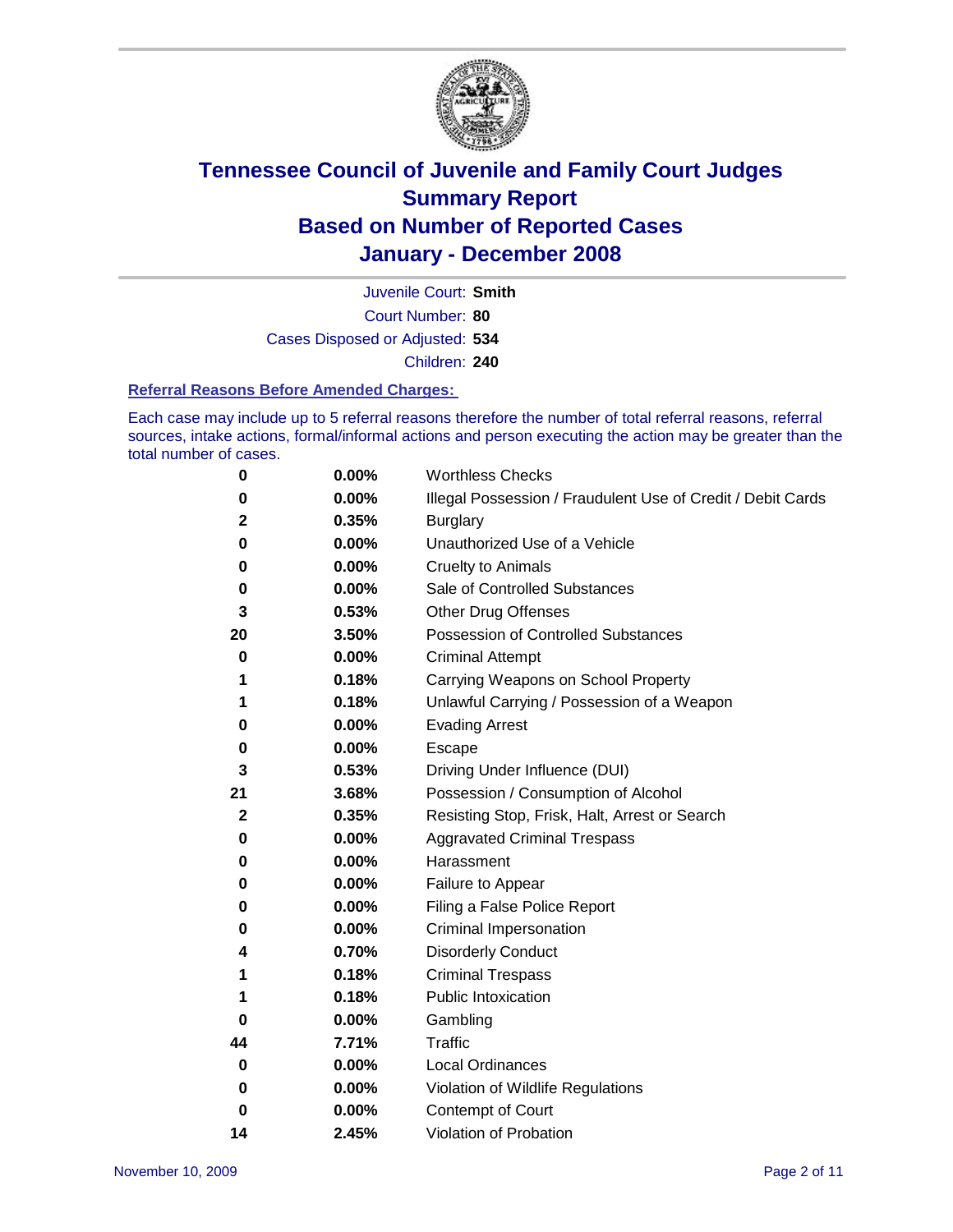

Court Number: **80** Juvenile Court: **Smith** Cases Disposed or Adjusted: **534** Children: **240**

#### **Referral Reasons Before Amended Charges:**

Each case may include up to 5 referral reasons therefore the number of total referral reasons, referral sources, intake actions, formal/informal actions and person executing the action may be greater than the total number of cases.

| 571         | 100.00% | <b>Total Referrals</b>                 |
|-------------|---------|----------------------------------------|
| 11          | 1.93%   | Other                                  |
| $\bf{0}$    | 0.00%   | <b>Consent to Marry</b>                |
| 0           | 0.00%   | <b>Request for Medical Treatment</b>   |
| 0           | 0.00%   | Child Support                          |
| $\mathbf 2$ | 0.35%   | Paternity / Legitimation               |
| 0           | 0.00%   | Visitation                             |
| 5           | 0.88%   | Custody                                |
| 0           | 0.00%   | <b>Foster Care Review</b>              |
| 0           | 0.00%   | <b>Administrative Review</b>           |
| 293         | 51.31%  | <b>Judicial Review</b>                 |
| 0           | 0.00%   | Violation of Informal Adjustment       |
| $\bf{0}$    | 0.00%   | <b>Violation of Pretrial Diversion</b> |
| 14          | 2.45%   | <b>Termination of Parental Rights</b>  |
| 50          | 8.76%   | Dependency / Neglect                   |
| $\bf{0}$    | 0.00%   | <b>Physically Abused Child</b>         |
| 0           | 0.00%   | <b>Sexually Abused Child</b>           |
| 11          | 1.93%   | Violation of Curfew                    |
| 1           | 0.18%   | Violation of a Valid Court Order       |
| 6           | 1.05%   | Possession of Tobacco Products         |
| 1           | 0.18%   | Out-of-State Runaway                   |
| 4           | 0.70%   | In-State Runaway                       |
| 9           | 1.58%   | Truancy                                |
| 14          | 2.45%   | <b>Unruly Behavior</b>                 |
| $\bf{0}$    | 0.00%   | Violation of Aftercare                 |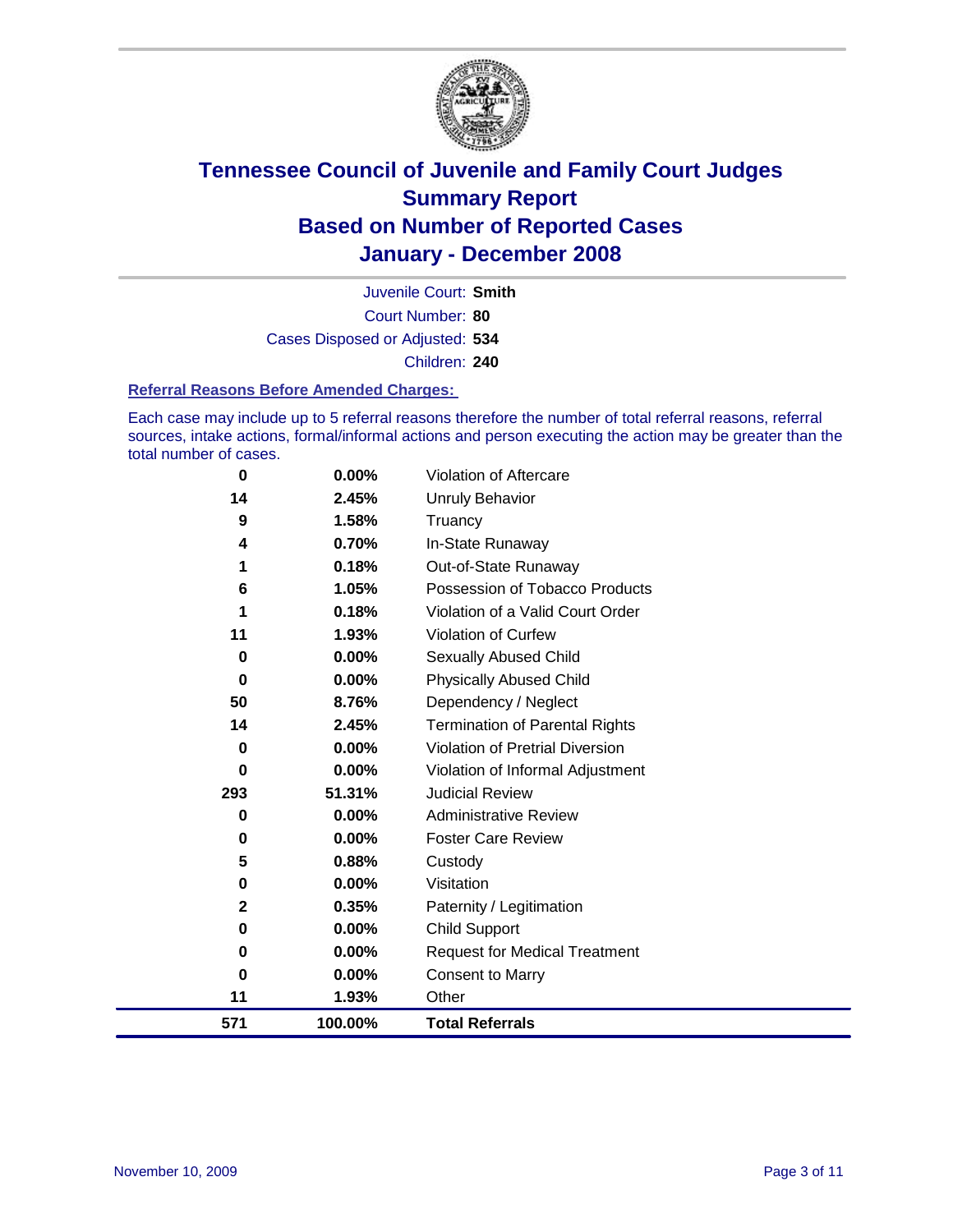

|                                 |          | Juvenile Court: Smith             |  |  |  |
|---------------------------------|----------|-----------------------------------|--|--|--|
|                                 |          | Court Number: 80                  |  |  |  |
| Cases Disposed or Adjusted: 534 |          |                                   |  |  |  |
|                                 |          | Children: 240                     |  |  |  |
| <b>Referral Sources: 1</b>      |          |                                   |  |  |  |
| 152                             | 26.62%   | Law Enforcement                   |  |  |  |
| 25                              | 4.38%    | Parents                           |  |  |  |
| 1                               | 0.18%    | <b>Relatives</b>                  |  |  |  |
| 0                               | $0.00\%$ | Self                              |  |  |  |
| 8                               | 1.40%    | School                            |  |  |  |
| 0                               | $0.00\%$ | <b>CSA</b>                        |  |  |  |
| 75                              | 13.13%   | <b>DCS</b>                        |  |  |  |
| 0                               | $0.00\%$ | <b>Other State Department</b>     |  |  |  |
| 0                               | $0.00\%$ | <b>District Attorney's Office</b> |  |  |  |
| 300                             | 52.54%   | <b>Court Staff</b>                |  |  |  |
| 0                               | 0.00%    | Social Agency                     |  |  |  |

| 571 | 100.00%  | <b>Total Referral Sources</b> |
|-----|----------|-------------------------------|
| 3   | 0.53%    | Other                         |
| 0   | $0.00\%$ | <b>Unknown</b>                |
| 0   | $0.00\%$ | Hospital                      |
| 0   | $0.00\%$ | Child & Parent                |
| 7   | 1.23%    | Victim                        |
| 0   | $0.00\%$ | <b>Other Court</b>            |
|     |          |                               |

#### **Age of Child at Referral: 2**

| 240 | 100.00% | <b>Total Child Count</b> |
|-----|---------|--------------------------|
| 0   | 0.00%   | <b>Unknown</b>           |
| 0   | 0.00%   | Ages 19 and Over         |
| 51  | 21.25%  | Ages 17 through 18       |
| 73  | 30.42%  | Ages 15 through 16       |
| 27  | 11.25%  | Ages 13 through 14       |
| 14  | 5.83%   | Ages 11 through 12       |
| 75  | 31.25%  | Ages 10 and Under        |
|     |         |                          |

<sup>1</sup> If different than number of Referral Reasons (571), verify accuracy of your court's data.

<sup>2</sup> One child could be counted in multiple categories, verify accuracy of your court's data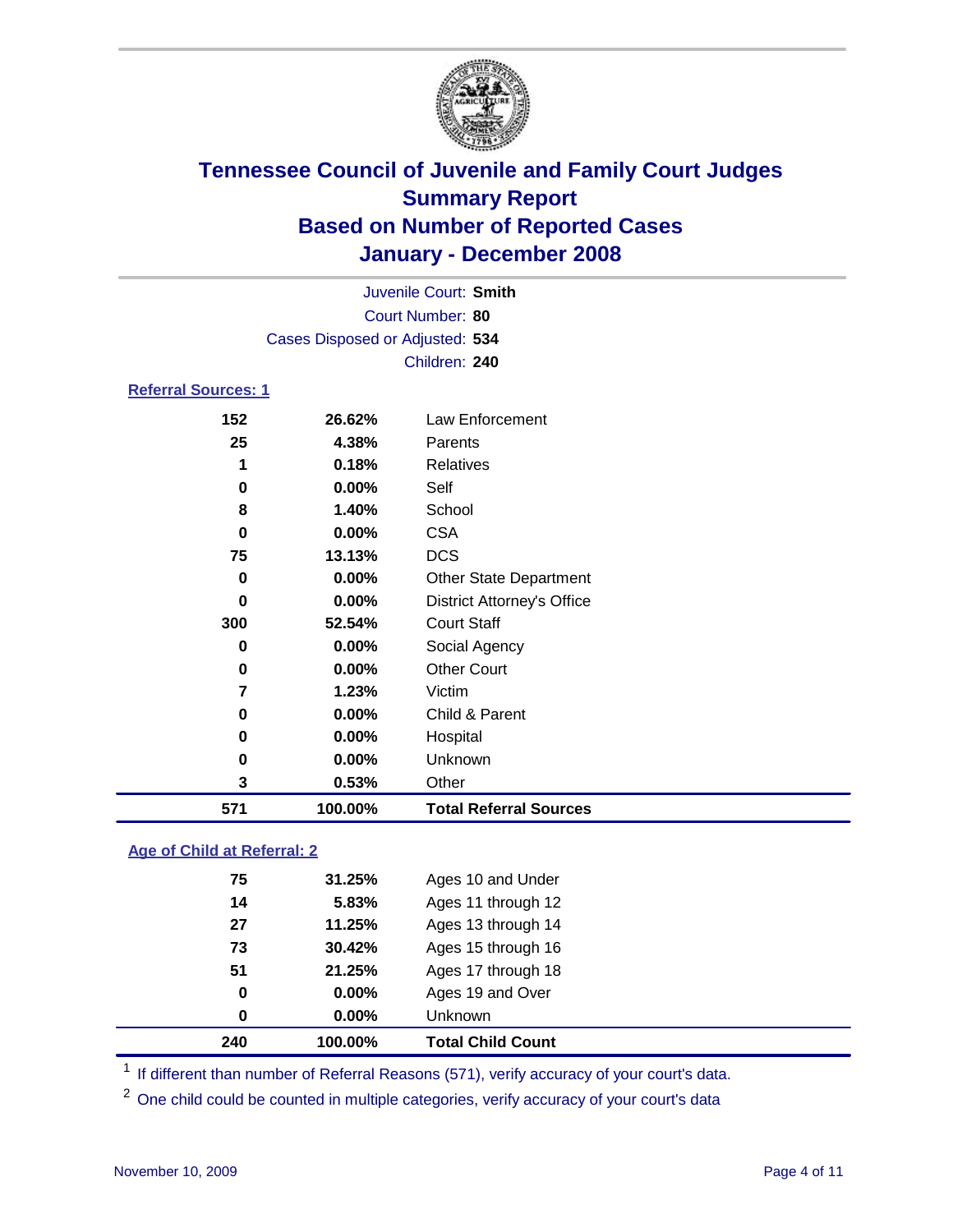

| Juvenile Court: Smith                   |                                 |                          |  |  |  |
|-----------------------------------------|---------------------------------|--------------------------|--|--|--|
| Court Number: 80                        |                                 |                          |  |  |  |
|                                         | Cases Disposed or Adjusted: 534 |                          |  |  |  |
|                                         | Children: 240                   |                          |  |  |  |
| Sex of Child: 1                         |                                 |                          |  |  |  |
| 140                                     | 58.33%                          | Male                     |  |  |  |
| 100                                     | 41.67%                          | Female                   |  |  |  |
| $\bf{0}$                                | 0.00%                           | Unknown                  |  |  |  |
| 240                                     | 100.00%                         | <b>Total Child Count</b> |  |  |  |
| Race of Child: 1                        |                                 |                          |  |  |  |
| 217                                     | 90.42%                          | White                    |  |  |  |
| 8                                       | 3.33%                           | African American         |  |  |  |
| 3                                       | 1.25%                           | Native American          |  |  |  |
| $\bf{0}$                                | 0.00%                           | Asian                    |  |  |  |
| 9                                       | 3.75%                           | Mixed                    |  |  |  |
| 3                                       | 1.25%                           | Unknown                  |  |  |  |
| 240                                     | 100.00%                         | <b>Total Child Count</b> |  |  |  |
| <b>Hispanic Origin: 1</b>               |                                 |                          |  |  |  |
| 4                                       | 1.67%                           | Yes                      |  |  |  |
| 236                                     | 98.33%                          | <b>No</b>                |  |  |  |
| $\mathbf 0$                             | 0.00%                           | Unknown                  |  |  |  |
| 240                                     | 100.00%                         | <b>Total Child Count</b> |  |  |  |
| <b>School Enrollment of Children: 1</b> |                                 |                          |  |  |  |
| 200                                     | 83.33%                          | Yes                      |  |  |  |
| 31                                      | 12.92%                          | No                       |  |  |  |
| 9                                       | 3.75%                           | Unknown                  |  |  |  |
| 240                                     | 100.00%                         | <b>Total Child Count</b> |  |  |  |

One child could be counted in multiple categories, verify accuracy of your court's data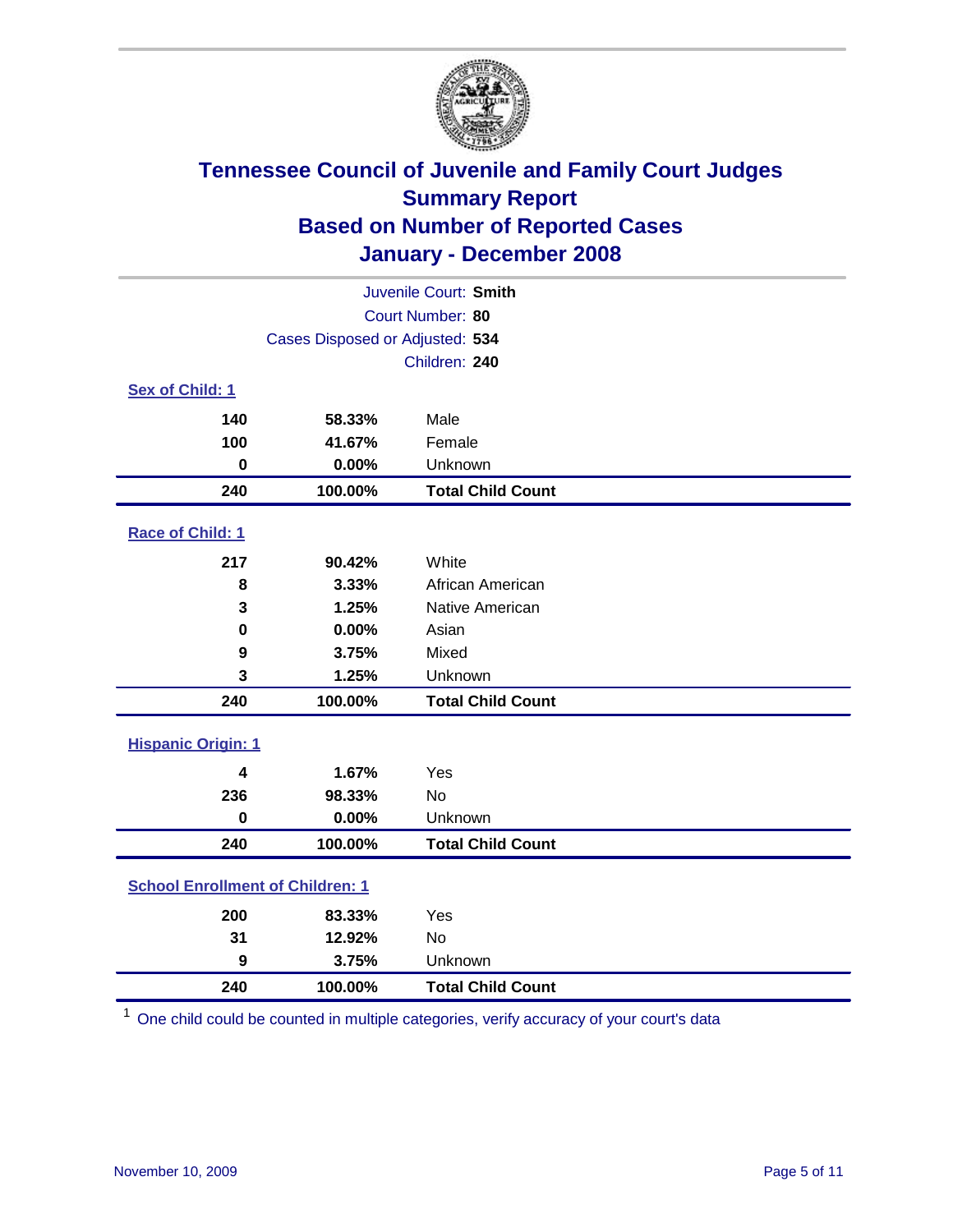

Court Number: **80** Juvenile Court: **Smith** Cases Disposed or Adjusted: **534** Children: **240**

### **Living Arrangement of Child at Time of Referral: 1**

| 240 | 100.00%  | <b>Total Child Count</b>     |
|-----|----------|------------------------------|
| 1   | 0.42%    | Other                        |
| 1   | 0.42%    | Unknown                      |
| 0   | $0.00\%$ | Independent                  |
| 0   | 0.00%    | In an Institution            |
| 0   | $0.00\%$ | In a Residential Center      |
| 5   | 2.08%    | In a Group Home              |
| 50  | 20.83%   | With Foster Family           |
| 2   | 0.83%    | With Adoptive Parents        |
| 34  | 14.17%   | <b>With Relatives</b>        |
| 19  | 7.92%    | <b>With Father</b>           |
| 43  | 17.92%   | With Mother                  |
| 37  | 15.42%   | With Mother and Stepfather   |
| 10  | 4.17%    | With Father and Stepmother   |
| 38  | 15.83%   | With Both Biological Parents |
|     |          |                              |

#### **Type of Detention: 2**

| 534 | 100.00%  | <b>Total Detention Count</b> |
|-----|----------|------------------------------|
| 0   | 0.00%    | Other                        |
| 529 | 99.06%   | Does Not Apply               |
| 0   | $0.00\%$ | <b>Unknown</b>               |
| 0   | $0.00\%$ | <b>Psychiatric Hospital</b>  |
| 0   | $0.00\%$ | Jail - No Separation         |
| 0   | $0.00\%$ | Jail - Partial Separation    |
| 0   | $0.00\%$ | Jail - Complete Separation   |
| 5   | 0.94%    | Juvenile Detention Facility  |
| 0   | $0.00\%$ | Non-Secure Placement         |
|     |          |                              |

<sup>1</sup> One child could be counted in multiple categories, verify accuracy of your court's data

<sup>2</sup> If different than number of Cases (534) verify accuracy of your court's data.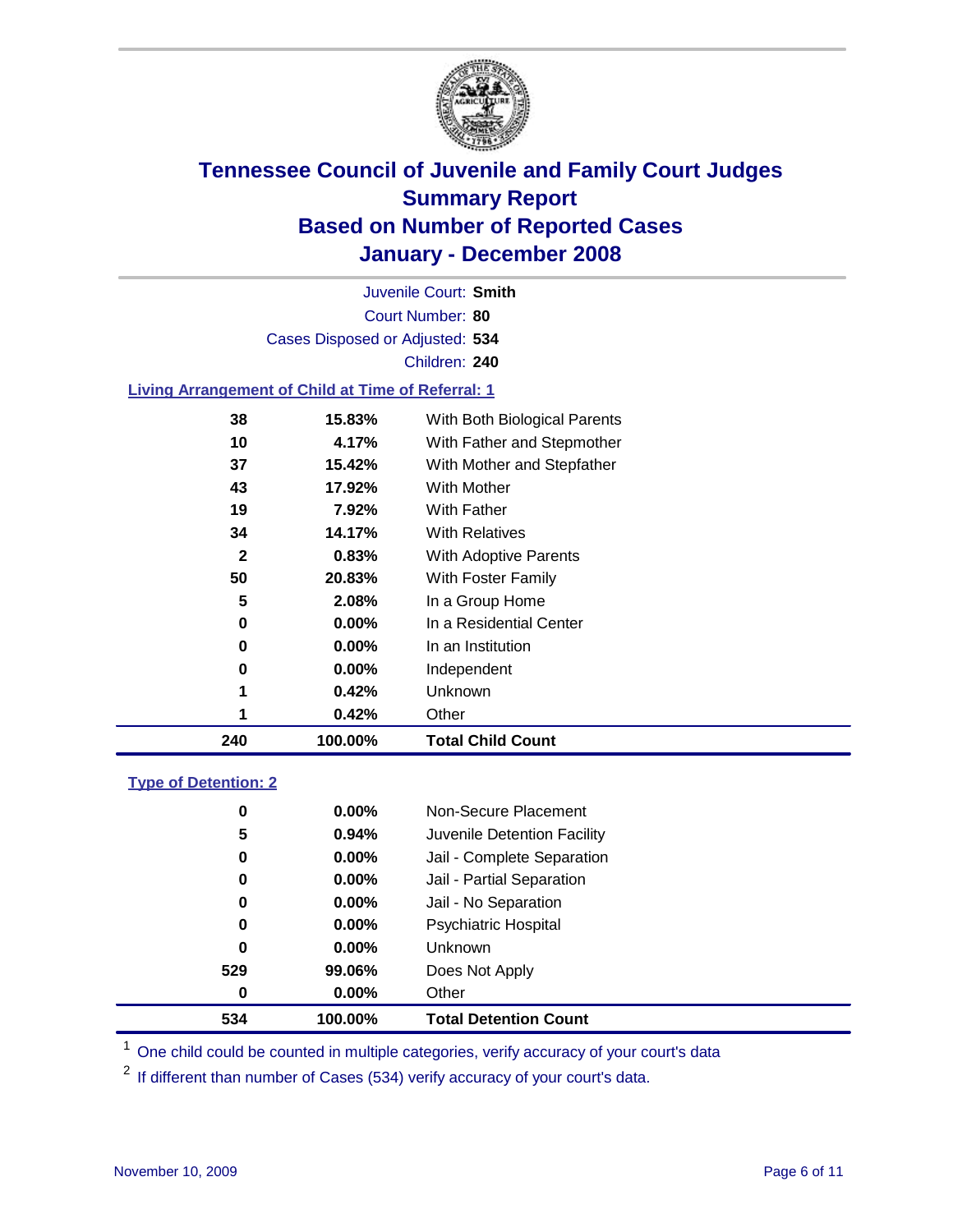

|                                                    | Juvenile Court: Smith           |                                      |  |  |  |
|----------------------------------------------------|---------------------------------|--------------------------------------|--|--|--|
|                                                    | Court Number: 80                |                                      |  |  |  |
|                                                    | Cases Disposed or Adjusted: 534 |                                      |  |  |  |
|                                                    |                                 | Children: 240                        |  |  |  |
| <b>Placement After Secure Detention Hearing: 1</b> |                                 |                                      |  |  |  |
| 1                                                  | 0.19%                           | Returned to Prior Living Arrangement |  |  |  |
| $\mathbf 2$                                        | 0.37%                           | Juvenile Detention Facility          |  |  |  |
| $\bf{0}$                                           | 0.00%                           | Jail                                 |  |  |  |
| 1                                                  | 0.19%                           | Shelter / Group Home                 |  |  |  |
| $\bf{0}$                                           | 0.00%                           | <b>Foster Family Home</b>            |  |  |  |
| $\bf{0}$                                           | 0.00%                           | Psychiatric Hospital                 |  |  |  |
| 0                                                  | 0.00%                           | Unknown                              |  |  |  |
| 529                                                | 99.06%                          | Does Not Apply                       |  |  |  |
| 1                                                  | 0.19%                           | Other                                |  |  |  |
| 534                                                | 100.00%                         | <b>Total Placement Count</b>         |  |  |  |
| <b>Intake Actions: 2</b>                           |                                 |                                      |  |  |  |
| 217                                                | 38.00%                          | <b>Petition Filed</b>                |  |  |  |
| 12                                                 | 2.10%                           | <b>Motion Filed</b>                  |  |  |  |
| 51                                                 | 8.93%                           | <b>Citation Processed</b>            |  |  |  |
| 0                                                  | 0.00%                           | Notification of Paternity Processed  |  |  |  |
| 290                                                | 50.79%                          | Scheduling of Judicial Review        |  |  |  |
| 0                                                  | 0.00%                           | Scheduling of Administrative Review  |  |  |  |
|                                                    | 0.18%                           | Scheduling of Foster Care Review     |  |  |  |
| 0                                                  | 0.00%                           | Unknown                              |  |  |  |
| $\bf{0}$                                           | 0.00%                           | Does Not Apply                       |  |  |  |
| 0                                                  | 0.00%                           | Other                                |  |  |  |
| 571                                                | 100.00%                         | <b>Total Intake Count</b>            |  |  |  |

<sup>1</sup> If different than number of Cases (534) verify accuracy of your court's data.

<sup>2</sup> If different than number of Referral Reasons (571), verify accuracy of your court's data.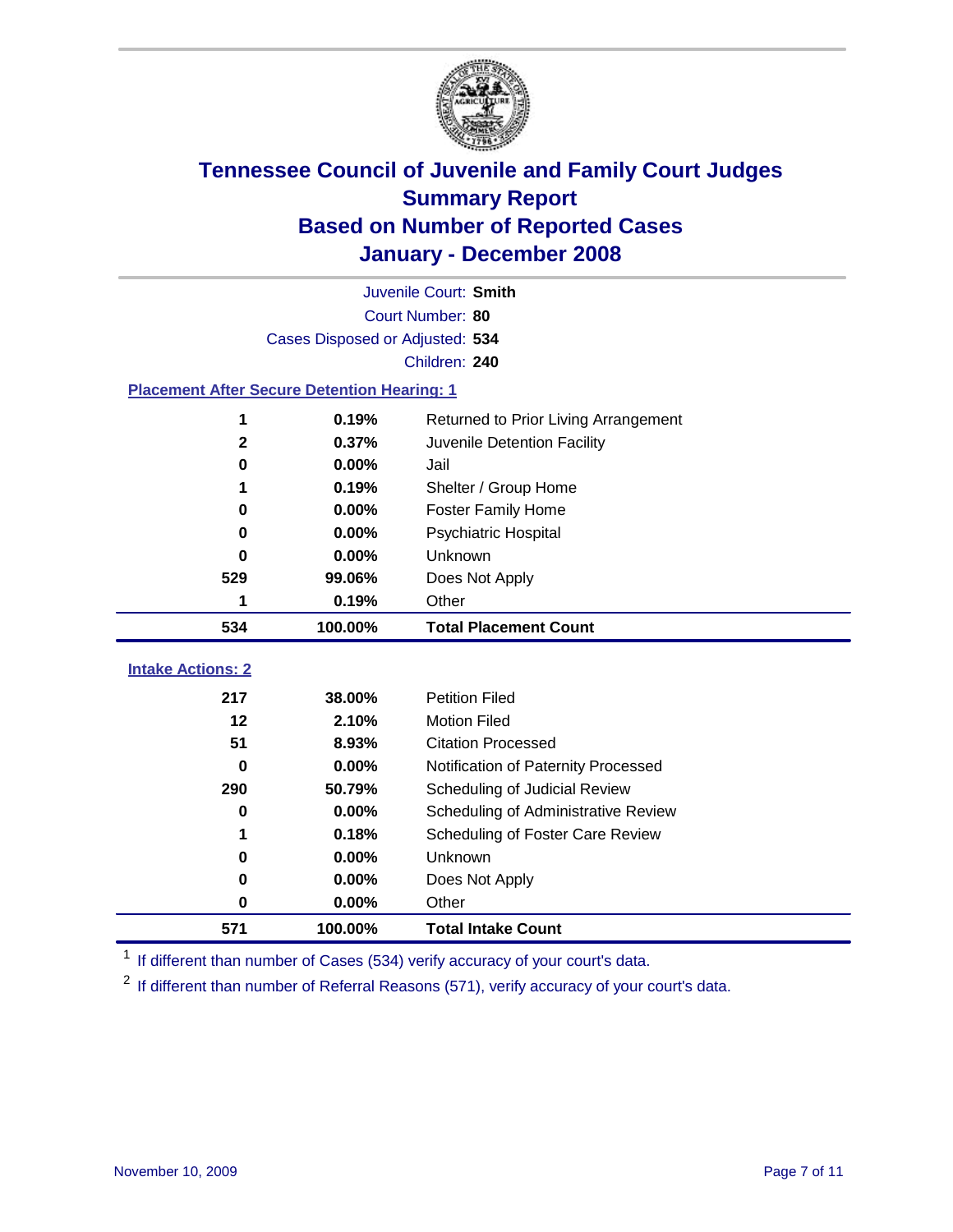

Court Number: **80** Juvenile Court: **Smith** Cases Disposed or Adjusted: **534** Children: **240**

#### **Last Grade Completed by Child: 1**

| 30           | 12.50%  | Too Young for School     |
|--------------|---------|--------------------------|
| $\bf{0}$     | 0.00%   | Preschool                |
| $\bf{0}$     | 0.00%   | Kindergarten             |
| 1            | 0.42%   | 1st Grade                |
| 1            | 0.42%   | 2nd Grade                |
| 1            | 0.42%   | 3rd Grade                |
| $\mathbf{2}$ | 0.83%   | 4th Grade                |
| $\mathbf{2}$ | 0.83%   | 5th Grade                |
| 4            | 1.67%   | 6th Grade                |
| 7            | 2.92%   | 7th Grade                |
| 21           | 8.75%   | 8th Grade                |
| 24           | 10.00%  | 9th Grade                |
| 38           | 15.83%  | 10th Grade               |
| 30           | 12.50%  | 11th Grade               |
| 1            | 0.42%   | 12th Grade               |
| 0            | 0.00%   | Non-Graded Special Ed    |
| 1            | 0.42%   | <b>GED</b>               |
| 1            | 0.42%   | Graduated                |
| $\bf{0}$     | 0.00%   | Never Attended School    |
| 76           | 31.67%  | Unknown                  |
| $\bf{0}$     | 0.00%   | Other                    |
| 240          | 100.00% | <b>Total Child Count</b> |

### **Enrolled in Special Education: 1**

| 94<br>240 | 39.17%<br>100.00% | <b>Unknown</b><br><b>Total Child Count</b> |
|-----------|-------------------|--------------------------------------------|
| 124       | 51.67%            | No                                         |
| 22        | 9.17%             | Yes                                        |

<sup>1</sup> One child could be counted in multiple categories, verify accuracy of your court's data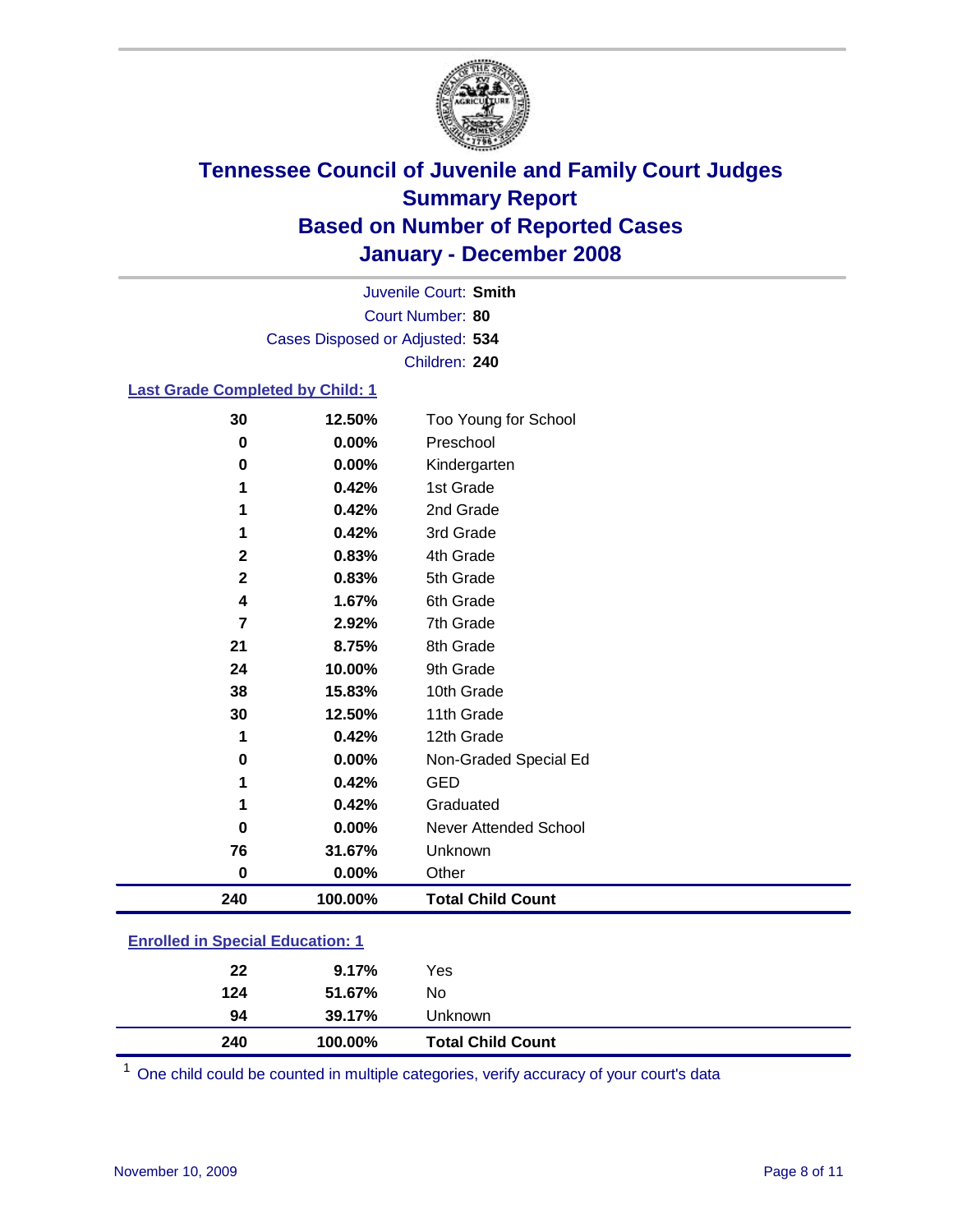

| Juvenile Court: Smith        |                                 |                           |  |  |  |
|------------------------------|---------------------------------|---------------------------|--|--|--|
| Court Number: 80             |                                 |                           |  |  |  |
|                              | Cases Disposed or Adjusted: 534 |                           |  |  |  |
|                              |                                 | Children: 240             |  |  |  |
| <b>Action Executed By: 1</b> |                                 |                           |  |  |  |
| 571                          | 100.00%                         | Judge                     |  |  |  |
| 0                            | $0.00\%$                        | Referee                   |  |  |  |
| 0                            | $0.00\%$                        | <b>YSO</b>                |  |  |  |
| 0                            | $0.00\%$                        | Other                     |  |  |  |
| 0                            | $0.00\%$                        | Unknown                   |  |  |  |
| 571                          | 100.00%                         | <b>Total Action Count</b> |  |  |  |

### **Formal / Informal Actions: 1**

| 18           | 3.15%    | Dismissed                                        |
|--------------|----------|--------------------------------------------------|
| 1            | 0.18%    | Retired / Nolle Prosequi                         |
| 102          | 17.86%   | <b>Complaint Substantiated Delinquent</b>        |
| 29           | 5.08%    | <b>Complaint Substantiated Status Offender</b>   |
| 34           | 5.95%    | <b>Complaint Substantiated Dependent/Neglect</b> |
| 0            | $0.00\%$ | <b>Complaint Substantiated Abused</b>            |
| 0            | $0.00\%$ | <b>Complaint Substantiated Mentally III</b>      |
| 0            | $0.00\%$ | Informal Adjustment                              |
| $\mathbf{2}$ | 0.35%    | <b>Pretrial Diversion</b>                        |
| 0            | $0.00\%$ | <b>Transfer to Adult Court Hearing</b>           |
| 0            | $0.00\%$ | Charges Cleared by Transfer to Adult Court       |
| 20           | 3.50%    | Special Proceeding                               |
| 47           | 8.23%    | <b>Review Concluded</b>                          |
| 318          | 55.69%   | Case Held Open                                   |
| 0            | $0.00\%$ | Other                                            |
| 0            | $0.00\%$ | <b>Unknown</b>                                   |
| 571          | 100.00%  | <b>Total Action Count</b>                        |

<sup>1</sup> If different than number of Referral Reasons (571), verify accuracy of your court's data.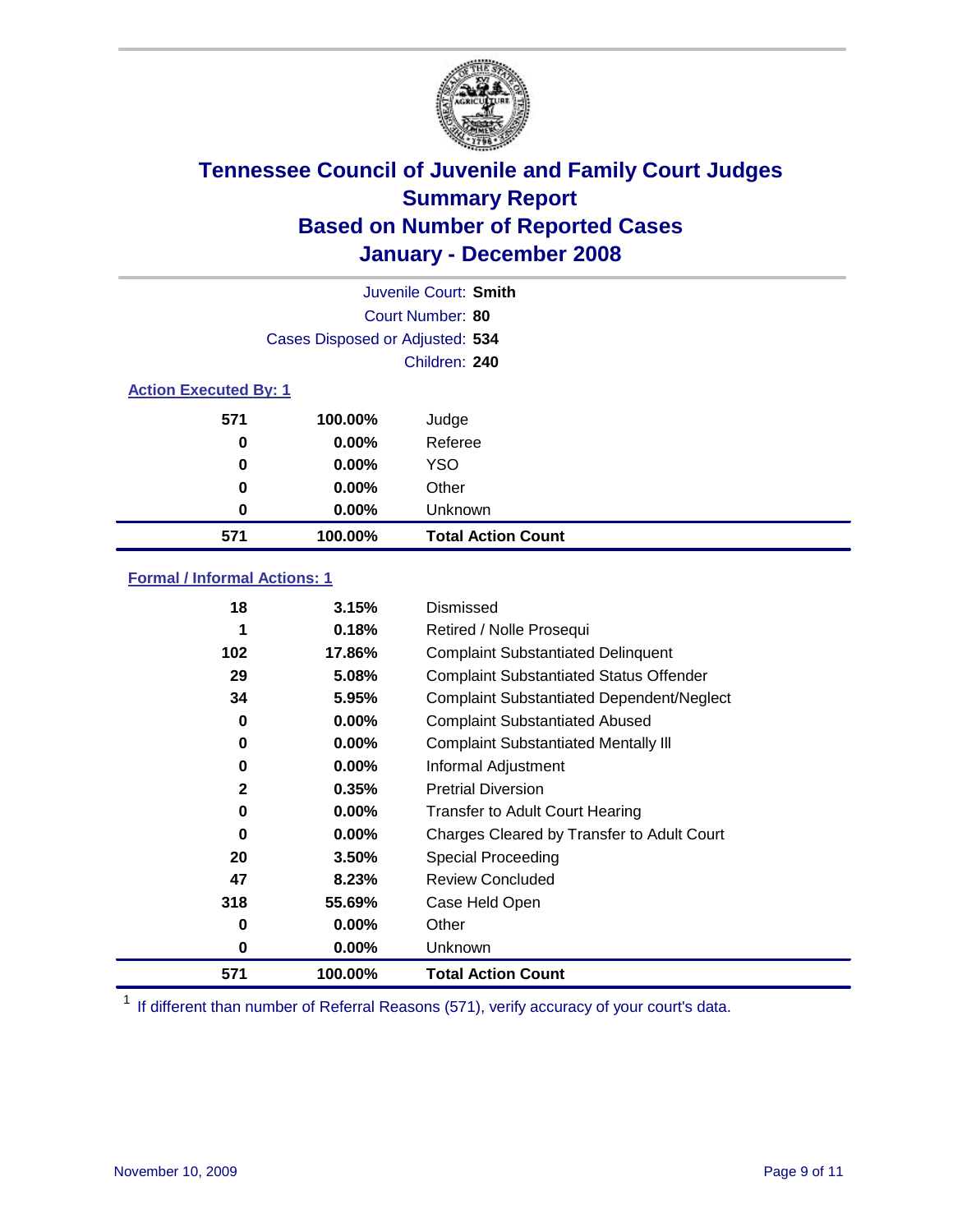

|                       |                                 | Juvenile Court: Smith                                 |
|-----------------------|---------------------------------|-------------------------------------------------------|
|                       |                                 | Court Number: 80                                      |
|                       | Cases Disposed or Adjusted: 534 |                                                       |
|                       |                                 | Children: 240                                         |
| <b>Case Outcomes:</b> |                                 | There can be multiple outcomes for one child or case. |
| 9                     | 0.75%                           | <b>Case Dismissed</b>                                 |
| 38                    | 3.16%                           | Case Retired or Nolle Prosequi                        |
| 6                     | 0.50%                           | Warned / Counseled                                    |
| 419                   | 34.89%                          | Held Open For Review                                  |
| 27                    | 2.25%                           | Supervision / Probation to Juvenile Court             |
| 1                     | 0.08%                           | <b>Probation to Parents</b>                           |
| 4                     | 0.33%                           | Referral to Another Entity for Supervision / Service  |
| 11                    | 0.92%                           | Referred for Mental Health Counseling                 |
| 50                    | 4.16%                           | Referred for Alcohol and Drug Counseling              |
| 0                     | 0.00%                           | <b>Referred to Alternative School</b>                 |
| 0                     | 0.00%                           | Referred to Private Child Agency                      |
| 22                    | 1.83%                           | Referred to Defensive Driving School                  |
| 1                     | 0.08%                           | Referred to Alcohol Safety School                     |
| 47                    | 3.91%                           | Referred to Juvenile Court Education-Based Program    |
| 6                     | 0.50%                           | Driver's License Held Informally                      |
| 0                     | 0.00%                           | <b>Voluntary Placement with DMHMR</b>                 |
| 0                     | 0.00%                           | <b>Private Mental Health Placement</b>                |
| 0                     | 0.00%                           | <b>Private MR Placement</b>                           |
| 0                     | 0.00%                           | Placement with City/County Agency/Facility            |
| 0                     | 0.00%                           | Placement with Relative / Other Individual            |
| 7                     | 0.58%                           | Fine                                                  |
| 49                    | 4.08%                           | <b>Public Service</b>                                 |
| 8                     | 0.67%                           | Restitution                                           |
| 0                     | 0.00%                           | <b>Runaway Returned</b>                               |
| 18                    | 1.50%                           | No Contact Order                                      |
| $\mathbf 0$           | 0.00%                           | Injunction Other than No Contact Order                |
| 3                     | 0.25%                           | <b>House Arrest</b>                                   |
| 8                     | 0.67%                           | <b>Court Defined Curfew</b>                           |
| 1                     | 0.08%                           | Dismissed from Informal Adjustment                    |
| $\mathbf 2$           | 0.17%                           | <b>Dismissed from Pretrial Diversion</b>              |
| 13                    | 1.08%                           | Released from Probation                               |
| 0                     | 0.00%                           | <b>Transferred to Adult Court</b>                     |
| 0                     | $0.00\%$                        | <b>DMHMR Involuntary Commitment</b>                   |